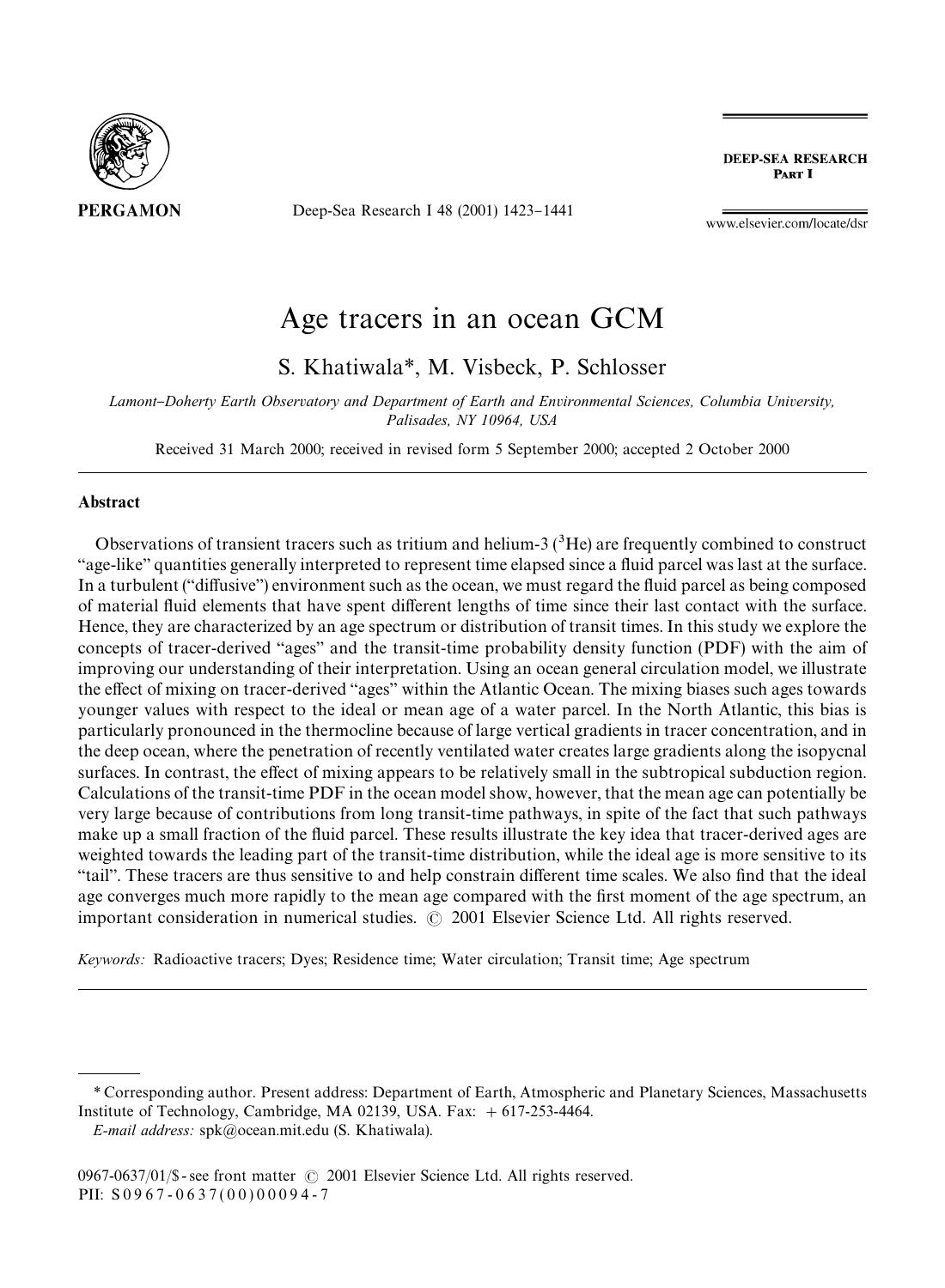# 1. Introduction

Transient tracers such as tritium  $({}^{3}H)$ ,  ${}^{3}He$  and chlorofluorocarbons (CFC's) can potentially give us valuable information on the time scales on which the ocean is ventilated. These tracers are often used to compute an "age" which, ideally, represents the time elapsed since a water parcel was last at the surface. The interpretation of such tracer-derived "ages", however, is complicated by the fact that the ocean is a diffusive environment and tracer ages are not conservative with respect to mixing. On the other hand, the advantage of tracer-derived ages (such as the tritium- ${}^{3}$ He age) is that they are independent of (poorly known) boundary conditions. Thus, their simplicity (requiring only a knowledge of in situ concentrations) has led to their widespread use in the oceanographic community.

One immediate conceptual problem that we face when constructing an "age" from observed tracer concentrations is that a water parcel in a diffusive geophysical flow is in fact characterized by an age spectrum (Kida, 1983; Hall and Plumb, 1994). For example, if we are interested in the "ventilation" of the ocean, then we must regard the parcel as being composed of material fluid elements that have spent different lengths of time since their last contact with the surface. The age spectrum or probability density function of transit times captures this information.

In this paper we present some results from the integration of an ocean general circulation model (OGCM) in which a number of age tracers were simulated. The goal of these numerical experiments is to gain insight into the interpretation of transient-tracer ages. In particular, we highlight the effect of mixing on various measures of "age". One frequently cited "problem" with tritium– ${}^{3}$ He ages is that they are biased towards the age of the youngest "component". Note that the term "component", although widely used in the literature (and above to make a point), is ill-defined in the presence of mixing. Indeed, in this study we wish to move away from such usage and recognize the *continuous* nature of the age spectrum. The "problem" mentioned above is really in the choice of an appropriate time scale with which to compare transient-tracer ages (cf. Jenkins, 1998). Thus, comparing the tritium<sup>-3</sup>He age with an ideal age tracer, we argue that the bias of tritium-helium ages towards younger values is in fact a useful property from an oceanographic point of view. We also present numerical calculations of the transit-time PDF in the OGCM. A comparison with conventional tracer-derived ages shows that the transit-time PDF is a potentially powerful tool to aid in the interpretation of tracer-derived ages.

# 2. Description of "age" tracers

## *2.1. Tritium and helium*

Tritium was produced during atmospheric nuclear weapons tests, mainly in the early 1960s, and injected into the stratosphere. This tritium was oxidized to HTO and delivered to the ocean surface via vapor exchange, precipitation, and rivers. Thus, as a result of its time-dependent delivery to the surface waters, tritium can be used as a "dye" tracer to study the penetration and spreading of surface waters into the interior of the ocean. Tritium decays to  ${}^{3}$ He with a half-life of 12.43 yr (Unterweger et al., 1980). At the surface,  ${}^{3}$ He produced by  ${}^{3}$ H decay is lost to the atmosphere by gas exchange. Thus tritium and  ${}^{3}$ He may be combined to form a radioactive "clock" which is reset at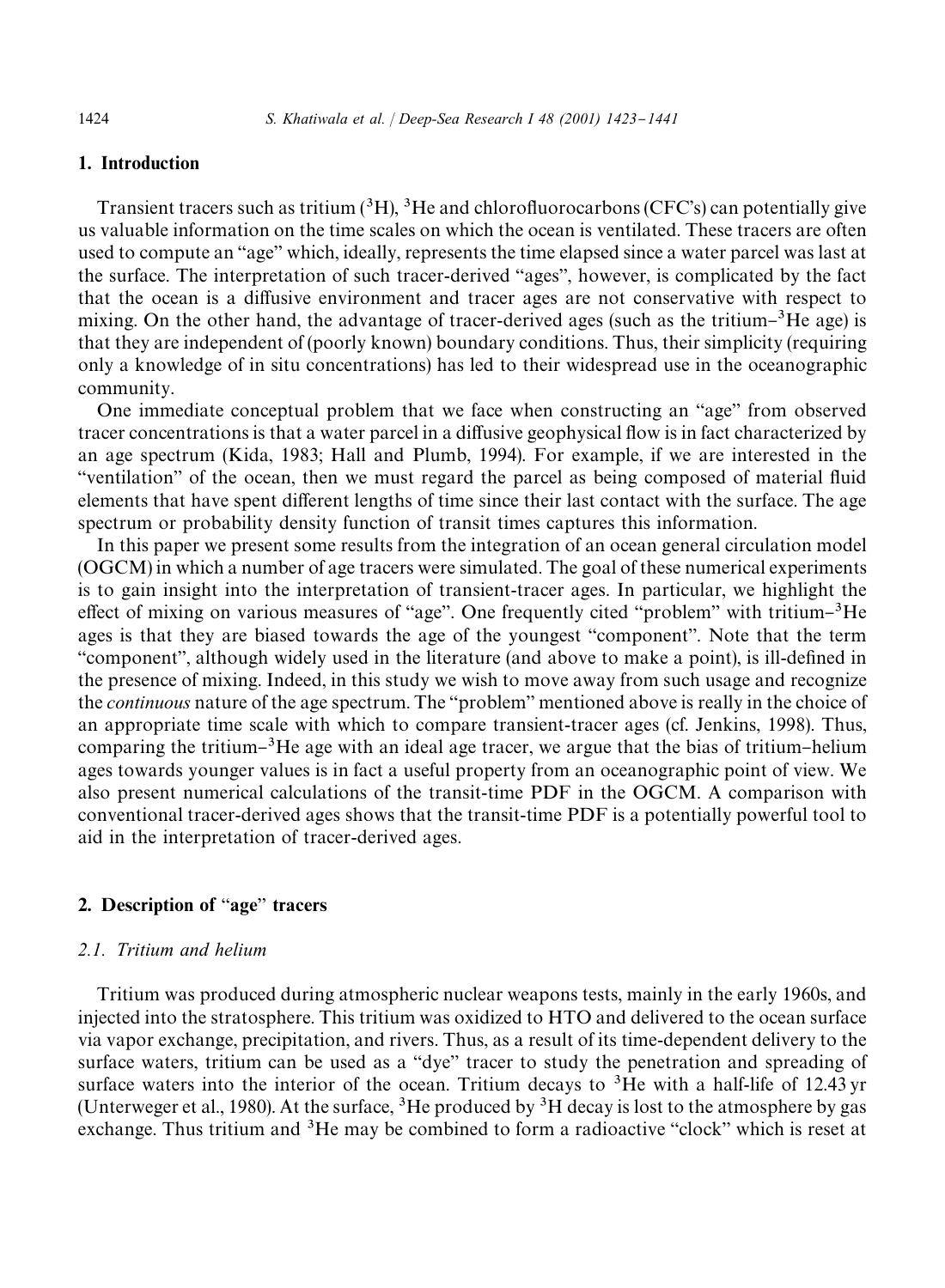the surface (e.g. Jenkins and Clarke, 1976). The <sup>3</sup>H $-$ <sup>3</sup>He age can be interpreted as the time elapsed since the water parcel was isolated from the surface (say, by convection).  ${}^{3}H-{}^{3}He$  ages give us a first-order estimate of renewal rates and residence times. The  ${}^{3}H-{}^{3}He$  age ( $\tau_{th}$ ) in years is given by

$$
\tau_{\text{th}} = \lambda^{-1} \ln(1 + \left[ \frac{3}{2} H \right])
$$
\n<sup>(1)</sup>

where  $\lambda$  is the decay constant for <sup>3</sup>H. Because the <sup>3</sup>H-<sup>3</sup>He age is a non-linear function of <sup>3</sup>H and  ${}^{3}$ He concentrations, the  ${}^{3}H-{}^{3}He$  ages are not conservative with respect to mixing and are typically biased towards younger values. For example, a mixture of "recently" ventilated water and "old" tracer-*free* water will have a  ${}^{3}H-{}^{3}He$  age equal to that of the younger fraction.

This behavior of ages based on tracer ratios raises the following questions:

- $\bullet$  Is the age "bias" significant?
- If so, how large is it, and where in the ocean is it important?
- What do we compare tracer-derived ages to?

## *2.2. Ideal age tracer*

The ideal or mean age is a frequently utilized "benchmark" for ventilation time against which tracer-derived ages are compared (e.g., Thiele and Sarmiento, 1990; England, 1995). The governing equation for ideal age ( $\tau_{\rm id}$ ) is

$$
\frac{D\tau_{\rm id}}{Dt} = \kappa_{\rm h} V_{\rm h}^2 \tau_{\rm id} + \kappa_{\rm v} \frac{\partial^2 \tau_{\rm id}}{\partial z^2} + 1,\tag{2}
$$

where the operator  $D/Dt$  is defined by

$$
\frac{D}{Dt} = \frac{\partial}{\partial t} + \mathbf{V} \cdot \mathbf{\nabla}.\tag{3}
$$

 $\kappa_h$  and  $\kappa_v$  are the (constant) horizontal and vertical diffusivities,  $V_h^2$  is the horizontal Laplacian operator, and  $V$  is the velocity field. Eq. (2) may be understood as follows: in the absence of diffusion the ideal age of a marked fluid particle ( $"Lagrangian age"$ ) increases by  $"1"$  per unit time.  $\tau_{id}$  is conserved during mixing.

### 2.3. Effect of mixing on tracer ages

A simple interpretation of the ideal age tracer as a Lagrangian age is no longer valid in the presence of diffusion. But as discussed later, the ideal age can still be interpreted as the mean transit time. We illustrate the effect of mixing by a simple example. Consider a  $1:1$  mixture of 2 water parcels, A and B. Assume further that these parcels have only undergone advection from their formation site (an admittedly unrealistic scenario), so their  $\tau_{th}$  and  $\tau_{id}$  are identical. The calculated tracer and age values for their mixture are shown in Table 1. These results illustrate the fact that  $\tau_{th}$  is generally biased towards younger values.  $\tau_{id}$ , on the other hand, is "conserved" during mixing in the sense that it is the mean of individual ages. To be more precise,  $\tau_{\text{th}}$  reflects the leading part of the transit-time PDF, while  $\tau_{id}$  is more sensitive to the "tail" of the PDF, i.e. these tracers are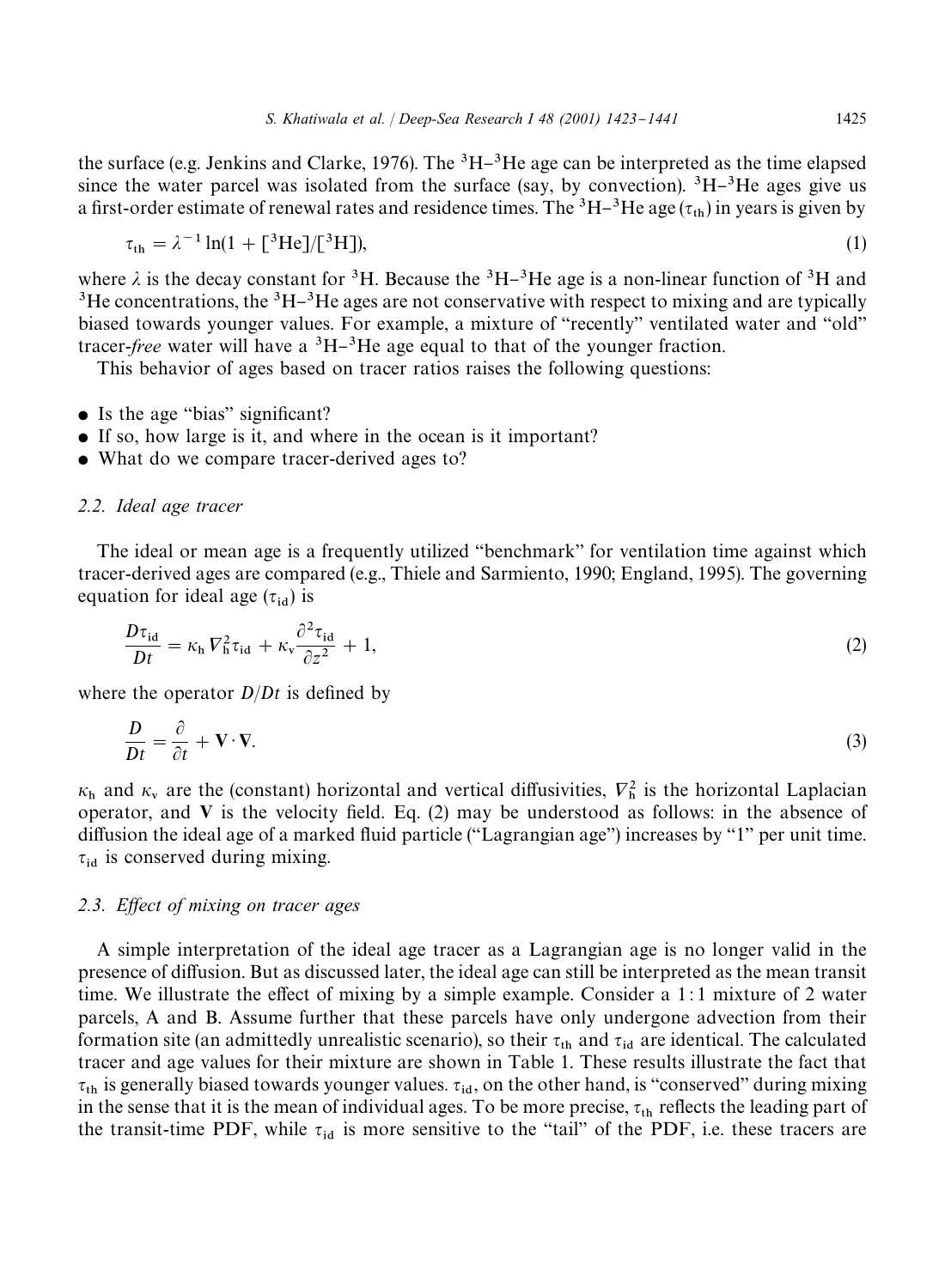| Tracer                     | Parcel A | Parcel B | Mixture            |
|----------------------------|----------|----------|--------------------|
|                            | 0.1      |          |                    |
| $\rm \frac{[^3He]}{[^3H]}$ |          | 0.1      | $2.55$<br>$2.55$   |
| $\tau_{\rm th}$            | 0.36     | 70.5     |                    |
| $\tau_{\mathrm{id}}$       | 0.36     | 70.5     | 12.4 yr<br>35.4 yr |

Table 1 A simple example to show the effect of mixing on age tracers

sensitive to and help constrain different time scales. To understand the effect of mixing on the <sup>3</sup>H<sup>-3</sup>He age consider the advection-diffusion equation for  $\tau_{\text{th}}$  (Jenkins, 1987):

$$
\frac{D\tau_{th}}{Dt} = \kappa_h V_h^2 \tau_{th} + \kappa_v \frac{\partial^2 \tau_{th}}{\partial z^2} + 1 + \kappa_h V_h \ln(\left[\frac{3H}{2}\right]) \cdot V_h \tau_{th} + \kappa_v \frac{\partial \ln(\left[\frac{3H}{2}\right]) \partial \tau_{th}}{\partial z},\tag{4}
$$

where  $\zeta = [^3H] + [^3He]$ . In comparison with the equation for  $\tau_{id}$  (Eq. (2)), that for  $\tau_{th}$  (Eq. (4)) has two additional terms due to mixing and the non-linearity of the age equation (Eq. (1)). These terms are typically negative in the ocean. In numerical studies (where the ideal age can be simulated) the difference between ideal age and  ${}^{3}H-{}^{3}He$  age can become large (in upwelling regions, for example), making it difficult to compare them. We note in passing that the non-linear nature of the above equation is a result of our combining two tracers in a non-linear manner (for example, by forming a ratio).

#### 3. The age spectrum

While tracer-derived "ages" have proven useful in studying ocean ventilation, a more complete characterization of a water parcel is given by the age spectrum or transit-time PDF (we use these terms interchangeably). Consider a fluid parcel in the ocean (Fig. 1). The irreducible fluid elements constituting the parcel were transported to that location from a specified region (the surface, say) by the turbulent #ow via a multiplicity of pathways, each associated with a (not necessarily unique) transit time. The age spectrum or transit-time PDF describes the probability that a fluid element has been in the flow for a certain amount of time since last having been in contact with the surface. It should be mentioned that the concepts of age and transit-time distributions are not new, but appear to have been reinvented a number of times in different fields. In the early literature (e.g., Bolin and Rodhe, 1973; Nir and Lewis, 1975; IAEA, 1986), they appear as applications of systems theory to the flow of tracers in natural reservoirs, and in particular groundwater. The focus of these earlier studies was on zero-dimensional systems (well-mixed boxes or "lumped elements" in the terminology of systems theory) although one-dimensional advective-dispersive systems were also discussed. More recently, the idea of an age spectrum has been employed in the context of the distribution of chemical tracers in the stratosphere (Kida, 1983; Hall and Plumb, 1994), while Beining and Roether (1996) have applied it to the evolution of CFC concentrations in the ocean.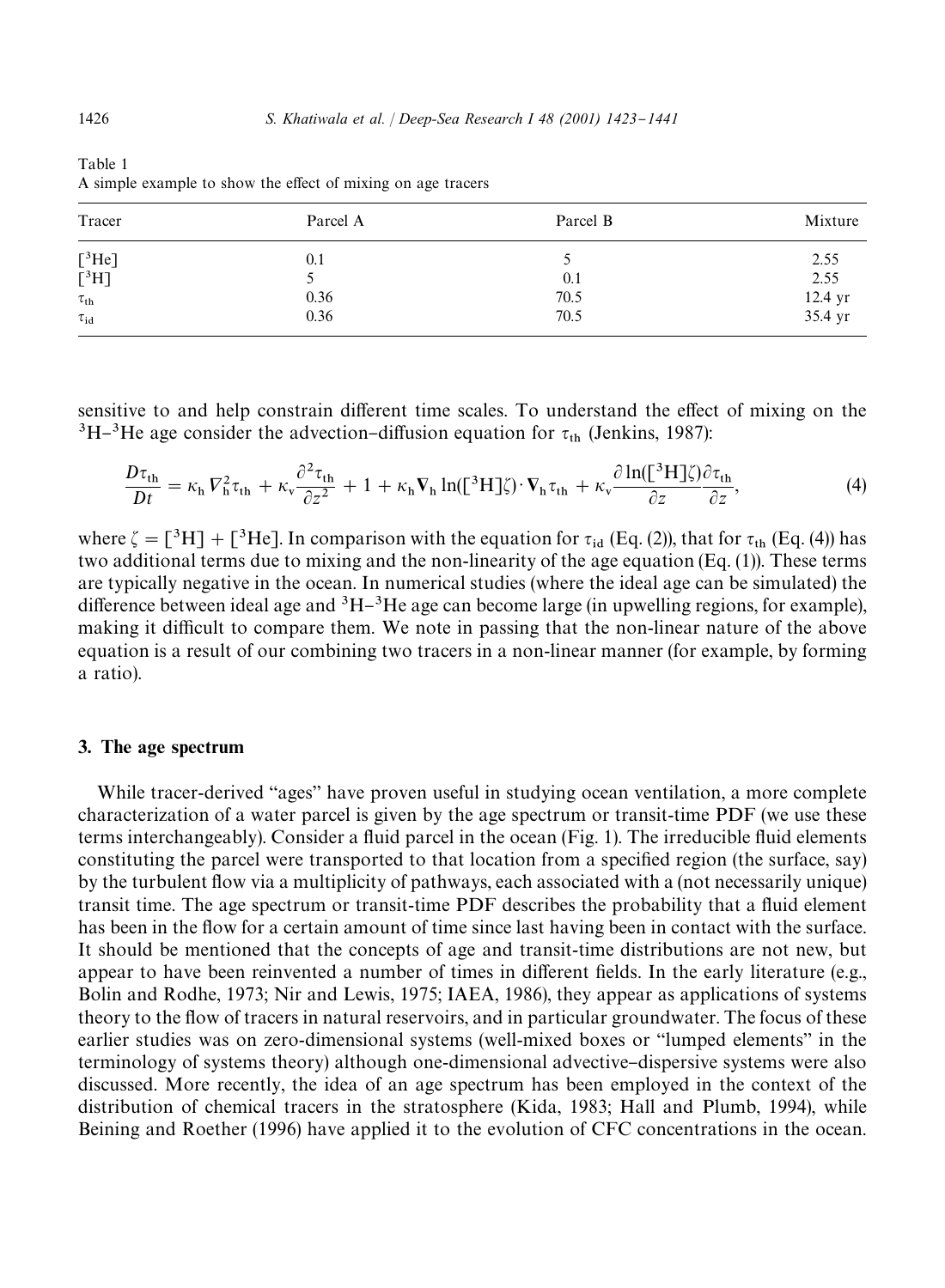

Fig. 1. Schematic illustrating the "advective" and "diffusive" pathways by which fluid elements constituting a water parcel are transported in the ocean.

The motivation for this study comes, in part, from the work of Holzer and Hall (2000), who have generalized and extended the theory in important ways by using the mathematical machinery of the Green's functions. We begin by briefly reviewing the basic ideas.

## *3.1.* Solution of the advection-diffusion equation

The distribution  $C(x, t)$  of a passive tracer in the presence of a source,  $Q(x, t)$ , can be modeled by

$$
\frac{\partial C}{\partial t} + \mathcal{L}(C) = Q(\mathbf{x}, t),\tag{5}
$$

where  $\mathscr L$  is a (linear) transport operator, and  $C(\mathbf x,t)$  is subject to prescribed initial conditions in the domain  $\mathscr D$  and boundary conditions (BC's) on  $\partial \mathscr D$ . The transport operator that we consider is the advection-diffusion operator defined as

$$
\mathcal{L} = \mathbf{V}(\mathbf{x}, t) \cdot \nabla - \nabla \cdot \kappa(\mathbf{x}, t) \nabla
$$
\n(6)

Tracer is advected by the large-scale flow-field,  $V$ , and "diffused" by the action of small-scale processes. In the context of ocean circulation models, the latter parameterizes unresolved processes.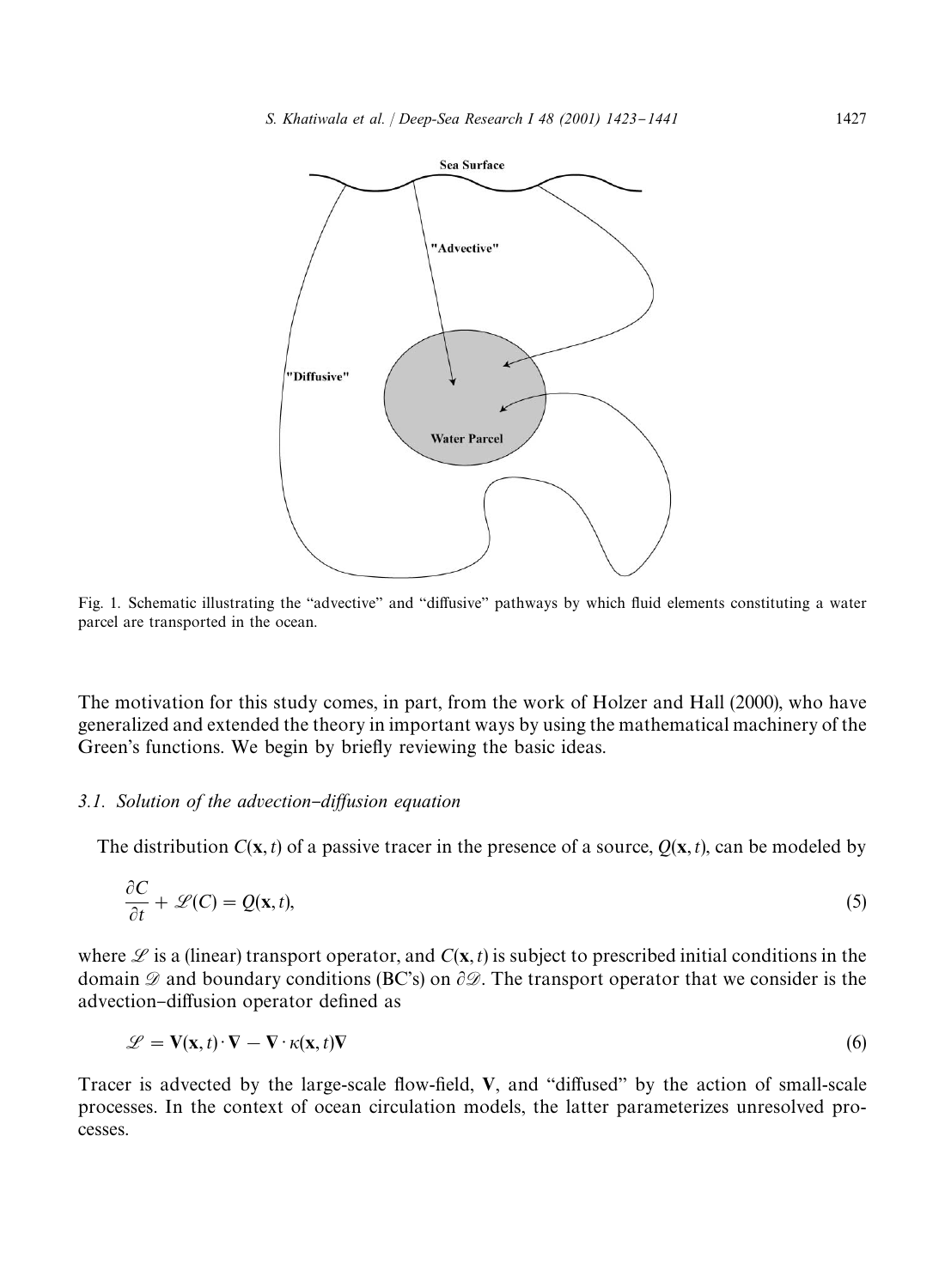Because of the linearity of  $\mathcal{L}$ , the solution to Eq. (5) can be expressed using standard techniques (e.g., Morse and Feshbach, 1953) as follows:

$$
C(\mathbf{x},t) = \int_0^t dt' \iiint_{\mathcal{D}} d^3x' G(\mathbf{x},t;\mathbf{x}',t')Q(\mathbf{x}',t')
$$
  
+ 
$$
\iiint_{\mathcal{D}} d^3x' C(\mathbf{x}',0)G(\mathbf{x},t;\mathbf{x}',0)
$$
  
+ 
$$
\int_0^t dt' \iint_{\partial \mathcal{D}} d^2x' \{\kappa(\mathbf{x}',t') [G(\mathbf{x},t;\mathbf{x}',t')\mathbf{V}C(\mathbf{x}',t')
$$
  
- 
$$
C(\mathbf{x}',t')\mathbf{V}G(\mathbf{x},t;\mathbf{x}',t') ] - C(\mathbf{x}',t')G(\mathbf{x},t;\mathbf{x}',t')\mathbf{V}(\mathbf{x}',t')\} \cdot \hat{\mathbf{n}},
$$
(7)

where  $G(\mathbf{x}, t; \mathbf{x}_0, t_0)$  is the Green's function satisfying

$$
\left(\frac{\partial}{\partial t} + \mathscr{L}\right) G(\mathbf{x}, t; \mathbf{x}_0, t_0) = \delta(\mathbf{x} - \mathbf{x}_0) \delta(t - t_0)
$$
\n(8)

and  $\delta$  is the multidimensional Dirac delta function. In deriving Eq. (7) we have imposed the conditions of causality and reciprocity on the Green's function.  $G(\mathbf{x}, t; \mathbf{x}_0, t_0)$  takes tracer injected at  $(\mathbf{x}_0, t_0)$  to  $(\mathbf{x}, t)$  under the flow described by L. Eq. (7) is the solution of the advection-diffusion equation with source term *Q*, initial condition  $C(\mathbf{x}, 0)$  and boundary condition  $C(\mathbf{x}_b, t)$  where  $\mathbf{x}_b$  is on  $\partial \mathcal{D}$ . Note how the Green's (or "influence") function propagates these inhomogeneous terms.

#### *3.2. Boundary propagator*

Eq. (7) expresses the solution in terms of the Green's function which is a solution to the transport equation for an impulse *source*. In certain circumstances, however, it is more useful to construct a solution using a function that satisfies impulse boundary conditions. In particular, Holzer and Hall (2001) define a *boundary propagator*,  $G'(\mathbf{x}, t; \mathbf{x}_0, t')$ , which satisfies

$$
\left(\frac{\partial}{\partial t} + \mathcal{L}\right) G'(\mathbf{x}, t; \mathbf{x}_0, t') = 0
$$
\n(9)

subject to the BC

$$
G'(\mathbf{x}_b, t; \mathbf{x}_o, t') = \delta(\mathbf{x}_b - \mathbf{x}_o)\delta(t - t'),
$$
\n(10)

where  $\mathbf{x}_b$  and  $\mathbf{x}_o$  are points on  $\partial \mathcal{D}$ . The solution to Eq. (5) with  $Q = 0$  for a general BC,  $C(\mathbf{x}_o, t)$ , is then given by

$$
C(\mathbf{x},t) = \int dt' \iint_{\partial \mathcal{D}} d^2 x_0 G'(\mathbf{x},t;\mathbf{x}_0,t') C(\mathbf{x}_0,t').
$$
\n(11)

A causality condition holds for the boundary propagator such that  $G'(\mathbf{x}, t; \mathbf{x}_0, t') = 0$  for  $t < t'$ . Holzer and Hall (2000) note that if  $C(\mathbf{x}_0, t) = \Theta(t - t_0)$ , where  $\Theta(t)$  is the Heaviside step function, then the long-time  $(t_0 \rightarrow -\infty)$  solution to Eq. (11) is simply  $C(\mathbf{x}, t) = 1$ , i.e.,

$$
\int_{-\infty}^{t} dt' \iint_{\partial \mathcal{D}} d^{2}x_{o} G'(\mathbf{x}, t; \mathbf{x}_{o}, t') = 1.
$$
\n(12)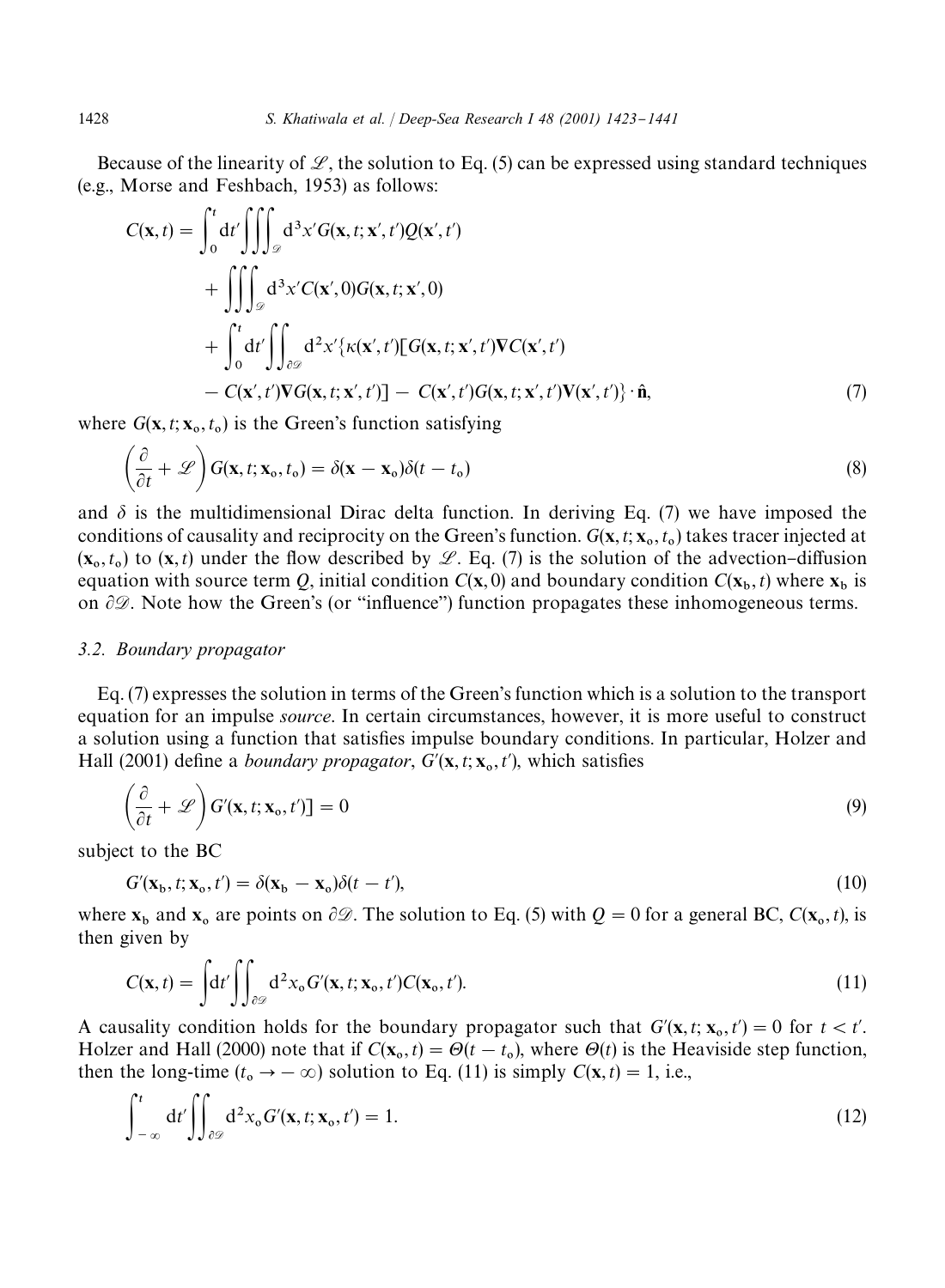Based on the normalization, Eq. (12), the surface integral

$$
\mathcal{G}'(\mathbf{x},t;\partial\mathcal{D},t') = \iint_{\partial\mathcal{D}} d^2x_o G'(\mathbf{x},t;\mathbf{x}_o,t')
$$
\n(13)

is interpreted as an "age spectrum", that is, a PDF of  $\partial\mathcal{D}$ -to-x transit times. Thus  $d\xi\mathcal{G}'(\mathbf{x},t;\partial\mathcal{D},t')$ is the probability that a fluid element at  $(\mathbf{x}, t)$  had last contact with  $\partial \mathcal{D}$  at a time between  $\xi \equiv t - t'$ and  $\xi + d\xi$  ago. To make this clearer and establish the connection with Hall and Plumb (1994), consider the case of a stationary transport operator. Then the Green's function and boundary propagator can only depend on time through  $\xi \equiv t - t'$ . Furthermore, if the tracer boundary condition is independent of position,  $C(\mathbf{x}_0, t') = C_0(t)$ , then Eq. (11) can be rewritten as

$$
C(\mathbf{x},t) = \int_0^t d\xi \mathcal{G}'(\mathbf{x},\xi;\partial \mathcal{D}) C_o(t-\xi).
$$
 (14)

This convolution integral has a straightforward interpretation. At time *t* the volume fraction of a fluid parcel at x which left the boundary at times between  $\xi$  and  $\xi + d\xi$  before *t*, and thus had a tracer concentration  $C_0(t - \xi)$ , is simply  $d\xi \mathscr{G}'(\mathbf{x}, \xi; \partial \mathscr{D})$ .

## 4. One-dimensional (1-d) simulations

Before going on to present results from the OGCM, we illustrate the concepts discussed so far in a simpler setting, that of the 1-d advection-diffusion equation for a passive tracer  $\tau$  in a semiinfinite domain ( $x > 0$ ), with constant velocity *v*, diffusivity  $\kappa$ , and source *S*. Nondimensionalizing via  $x \rightarrow Lx$  and  $t \rightarrow (L/v)t$ , and defining a Peclet number Pe  $\equiv vL/\kappa$ , where L is a typical length scale, the advection-diffusion equation becomes

$$
\frac{\partial \tau}{\partial t} + \frac{\partial \tau}{\partial x} = \frac{1}{\text{Pe}} \frac{\partial^2 \tau}{\partial x^2} + S_o,
$$
\n(15)

where  $S_0 = L/v$  when  $\tau \equiv \tau_{id}$ ,  $S_0 = -\lambda \tau L/v$  when  $\tau \equiv \theta ([^3H])$ , and  $S_0 = 0$  when  $\tau \equiv$  $\zeta([\sqrt{3}H] + [\sqrt{3}He])$ . The boundary conditions at  $x = 0$  are  $\tau_{id}(0, t) = 0$ ,  $\theta(0, t) = 1$ , and  $\zeta(0, t) = 1$ . Eq. (15) was solved numerically with the above source functions and boundary conditions using an implicit Cranck–Nicolson scheme. The boundary propagator,  $G'(x, t)$ , which in this case is also the transit-time PDF  $\mathcal{G}'(x,t)$ , also satisfies Eq. (15) with  $S_0 = 0$ , BC  $G'(0,t) = \delta(t)$ , and initial condition  $G'(x,0) = 0$ . We note that in the atmospheric context, Hall and Plumb (1994) derive the boundary propagator for the 1-d diffusion equation in a fluid with density decreasing exponentially with height. Invoking the Laplace transform (Abramowitz and Stegun, 1965), the boundary propagator in dimensional form is found to be

$$
G'(x^*, t^*) = \frac{x^*}{\sqrt{4\pi\kappa t^{*3}}} \exp\bigg(-\frac{(x^* - vt^*)^2}{4\kappa t^*}\bigg). \tag{16}
$$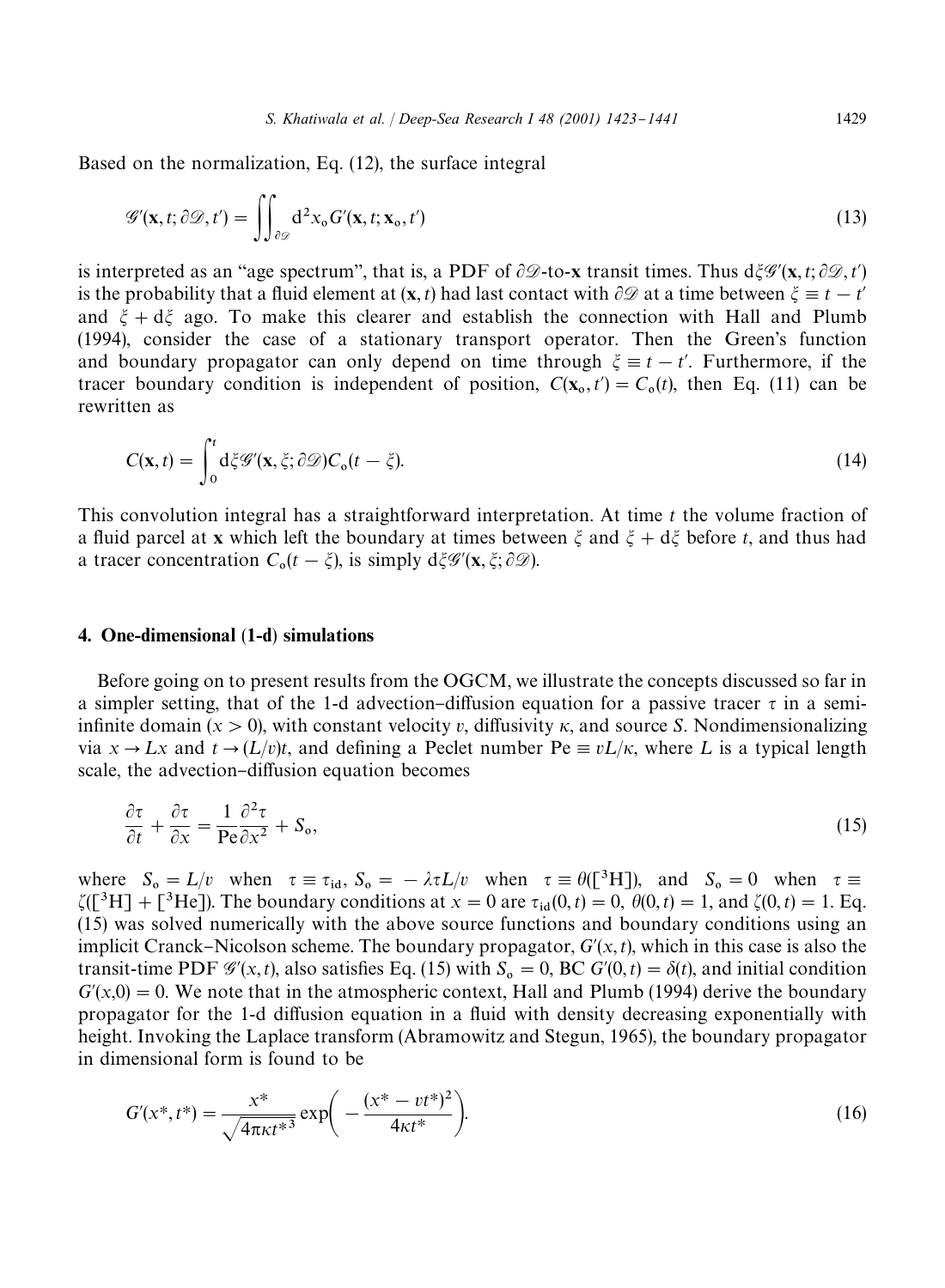

Fig. 2. Transient evolution of  $\tau_{id}$  and  $\tau_{th}$  in a 1-d advection-diffusion model showing the approach to a steady state. The upper panels show the response at  $x^* = 1000$  km for two different values of Pe. The lower panels show the same, but at  $x^* = 5000$  km. The thick horizontal dashed line is the mean age computed from the transit-time PDF.

In the rest of this section, dimensional variables will be superscripted with an  $*$ . The *mean age* ( $\tau_m$ ) is defined as the first moment of the transit-time PDF:

$$
\tau_{\mathfrak{m}}(x^*) = \int_0^\infty \xi^* \mathscr{G}'(x^*, \xi^*) \, \mathrm{d}\xi^* \,. \tag{17}
$$

In this example,  $\tau_m(x^*) = x^*/v$ . Fig. 2 shows the time evolution of  $\tau_{th}$  and  $\tau_{id}$  at  $x =$ 10 ( $x^* = 1000$  km for  $L = 100$  km) and  $x = 50$  ( $x^* = 5000$  km) for Pe = 1 and 0.1, respectively. Note how the ideal age approaches the mean age,  $\tau_m$  (Eq. (17)). The generality of this result has been noted by Boering et al. (1996) and is easily demonstrated as follows. In steady state, the ideal age obeys

$$
\mathcal{L}(\tau_{\rm id}(\mathbf{x})) = 1 \tag{18}
$$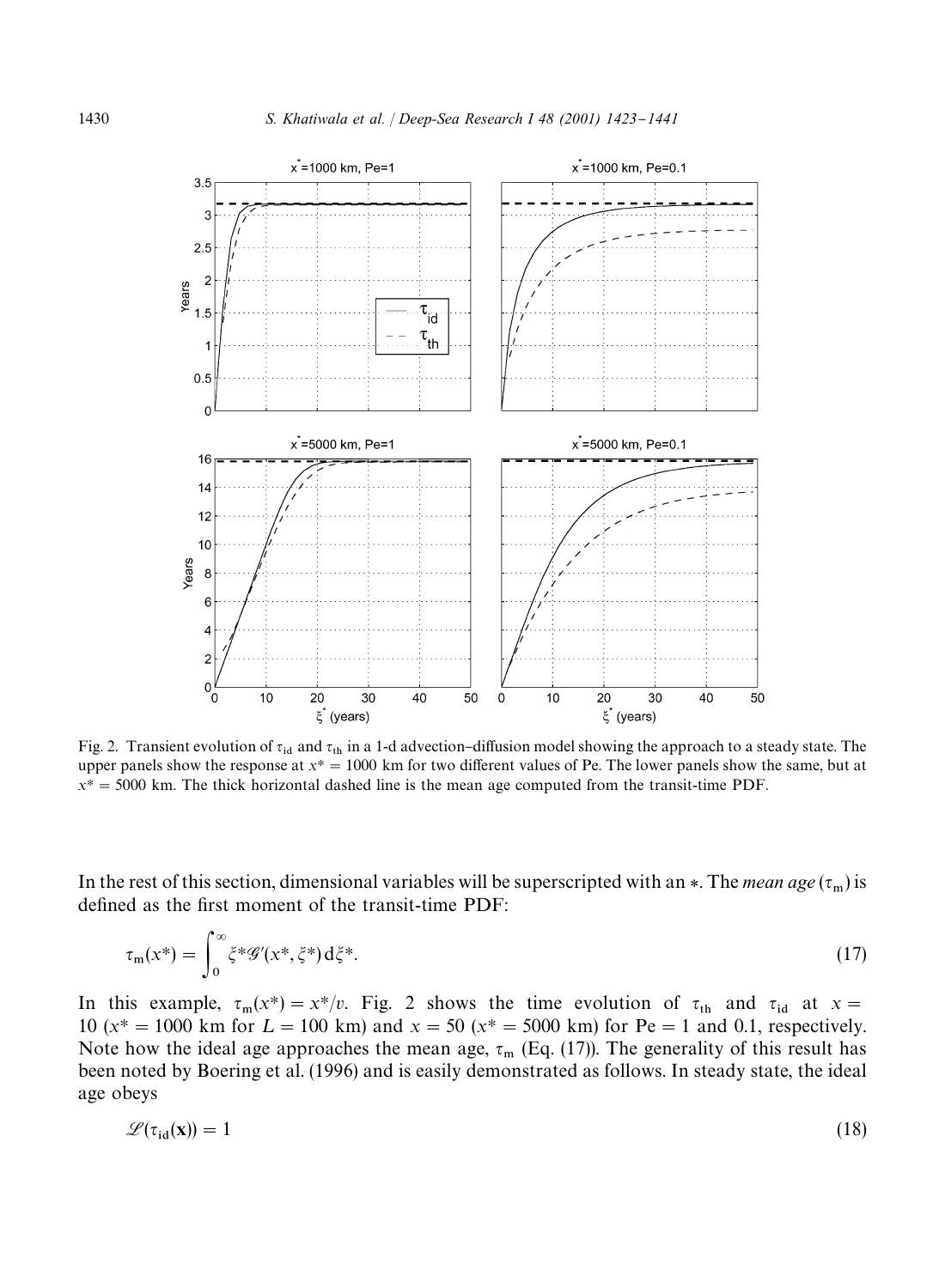with  $\tau_{id}(x) = 0$  on  $\partial \mathcal{D}$ .  $\mathcal{L}$  is the stationary transport operator. The age spectrum satisfies

$$
\frac{\partial \mathscr{G}'}{\partial t} + \mathscr{L}(\mathscr{G}') = 0
$$

with  $\mathscr{G}'(\mathbf{x}, t) = \delta(t)$  on  $\partial \mathscr{D}$ . Multiplying the above equation with *t*, integrating with respect to *t*, and making use of the normalization condition (Eq. (12)), we get

$$
\mathscr{L}\!\int_0^\infty t\mathscr{G}'\,\mathrm{d}t = \mathscr{L}(\tau_m) = 1
$$

with  $\tau_m(\mathbf{x}) = 0$  on  $\partial \mathcal{D}$ . Since  $\tau_m$  satisfies the same linear differential equation and boundary conditions as  $\tau_{\text{id}}(t \to \infty)$  (Eq. (18)), by uniqueness  $\tau_{\text{m}} = \tau_{\text{id}}(t \to \infty)$ . For completeness, we note that Hall and Plumb (1994) have shown that for a boundary condition of linearly increasing tracer concentration  $(C_0(t) = \gamma t$  in Eq. (14)), the tracer concentration in the long-time limit is related to the mean age by

$$
C(\mathbf{x},t)=\gamma(t-\tau_{\mathbf{m}}(\mathbf{x})).
$$

The other feature to note is how different the two age tracers are for the more diffusive case (Pe = 0.1), consistent with what was predicted above, i.e.,  $\tau_{th} < \tau_{id}$ . Furthermore, in the presence of greater diffusion the age tracers take longer to reach a steady state, an important consideration



Fig. 3. Transit-time PDF plotted as a function of elapsed time  $\xi^*$  at  $x^* = 1000$  km (upper) and  $x^* = 5000$  km (lower) for  $Pe = 1$  and 0.1. Vertical lines represent the mean age  $(\tau_m)$  which in this case is independent of Pe.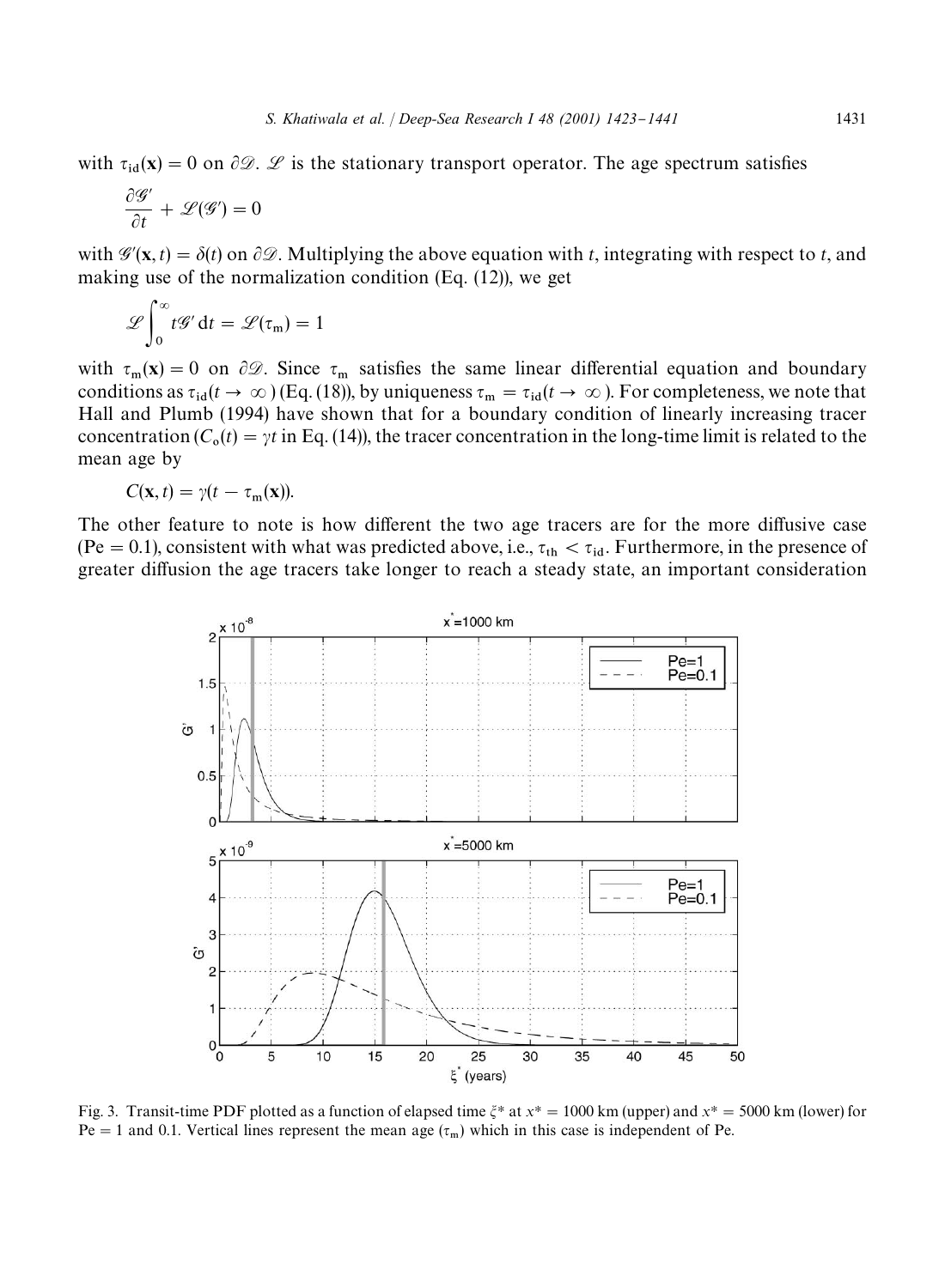when age tracers are simulated in numerical models. The transit-time PDF at various locations is plotted in Fig. 3 for different Peclet numbers. The important feature here is that consistent with its interpretation, in the more diffusive case the transit-time PDF  $\mathscr{G}'(x^*, \xi^*)$  has a longer "tail". With increasing diffusion, there are more pathways by which a particle can reach any given point from the boundary. Peculiar to this 1-d case the mean age  $(\tau_m)$  is independent of the Peclet number (vertical lines in Fig. 3), but this is in general not true and the long tails can significantly influence the mean age.

# 5. Simulations in an ocean GCM

To study the ideas discussed above in a more realistic setting, we have simulated <sup>3</sup>H, <sup>3</sup>He,  $\tau_{id}$ , and  $\mathcal{G}'$  in the Lamont ocean-atmosphere model (LOAM), an ocean GCM. The model domain spans the Atlantic Ocean between  $30^{\circ}$ S and  $73^{\circ}$ N at 2<sup> $\circ$ </sup> resolution in the horizontal. The ocean component has 30 fixed vertical levels, with resolution ranging from 15 to 250 m. Unresolved processes are parameterized by a bulk wind-driven mixed layer model, convective adjustment, and isopycnal thickness diffusion (Gent and McWilliams, 1990). The model is coupled to an atmospheric boundary layer model (Seager et al., 1995) which supplies surface fluxes of heat. Freshwater fluxes are provided by restoring the sea surface salinity to the Levitus climatology (Levitus et al., 1994). The boundary layer atmospheric temperature and humidity are specified over land (from the ECMWF data set) but vary over the ocean according to an advective–diffusive balance subject to air-sea fluxes. All other boundary conditions such as the short-wave radiation (ISCCP), cloud cover (ISCCP), wind speed, vector, and stress (ECMWF) are specified at each grid point with monthly resolution. At the northern and southern boundaries, the ocean temperature and salinity are restored to the Levitus climatology.

# *5.1. Tracer equations and boundary conditions*

The OGCM integrates the advection-diffusion equation with a general source term,  $O(C, x, t)$ ,

$$
\frac{\partial C}{\partial t} + \mathcal{L}(C) = Q(C, \mathbf{x}, t). \tag{19}
$$

Source functions were specified as follows:

<sup>3</sup>H:  $Q = -[^3H]\lambda$ <sup>3</sup>He:  $Q = \begin{bmatrix} 3H \end{bmatrix} \lambda$  $\tau_{\rm id}$ :  $Q = 1$ The tracers also satisfy the following initial and boundary conditions: *Initial conditions*:  $\begin{bmatrix} {}^{3}H \end{bmatrix} = 0$ ,  $\begin{bmatrix} {}^{3}He \end{bmatrix} = 0$ , and  $\tau_{id} = 0$  at  $t = 0$ . *Boundary conditions*:  $\left[\begin{array}{c}^{3}H\end{array}\right] \rightarrow 1, \left[\begin{array}{c}^{3}He\end{array}\right] \rightarrow 0$ , and  $\tau_{id} \rightarrow 0$  at the surface (*z* = 0). All passive tracers satisfy no-flux conditions at the northern and southern boundaries of the

domain. The transit-time PDF also satisfies Eq. (19) with  $Q = 0$ . From Eq. (13) we see that  $\mathscr{G}'(\mathbf{x}, t; \partial \mathscr{D}, t')$ 

satisfies an impulse boundary condition. Here  $\partial\mathcal{D}$  is the surface of the ocean, and thus  $\mathscr{G}'(\mathbf{x}, t; \partial \mathscr{D}, t') = \delta(t - t')$  when **x** is on the surface. In the near-surface ocean and in regions of deep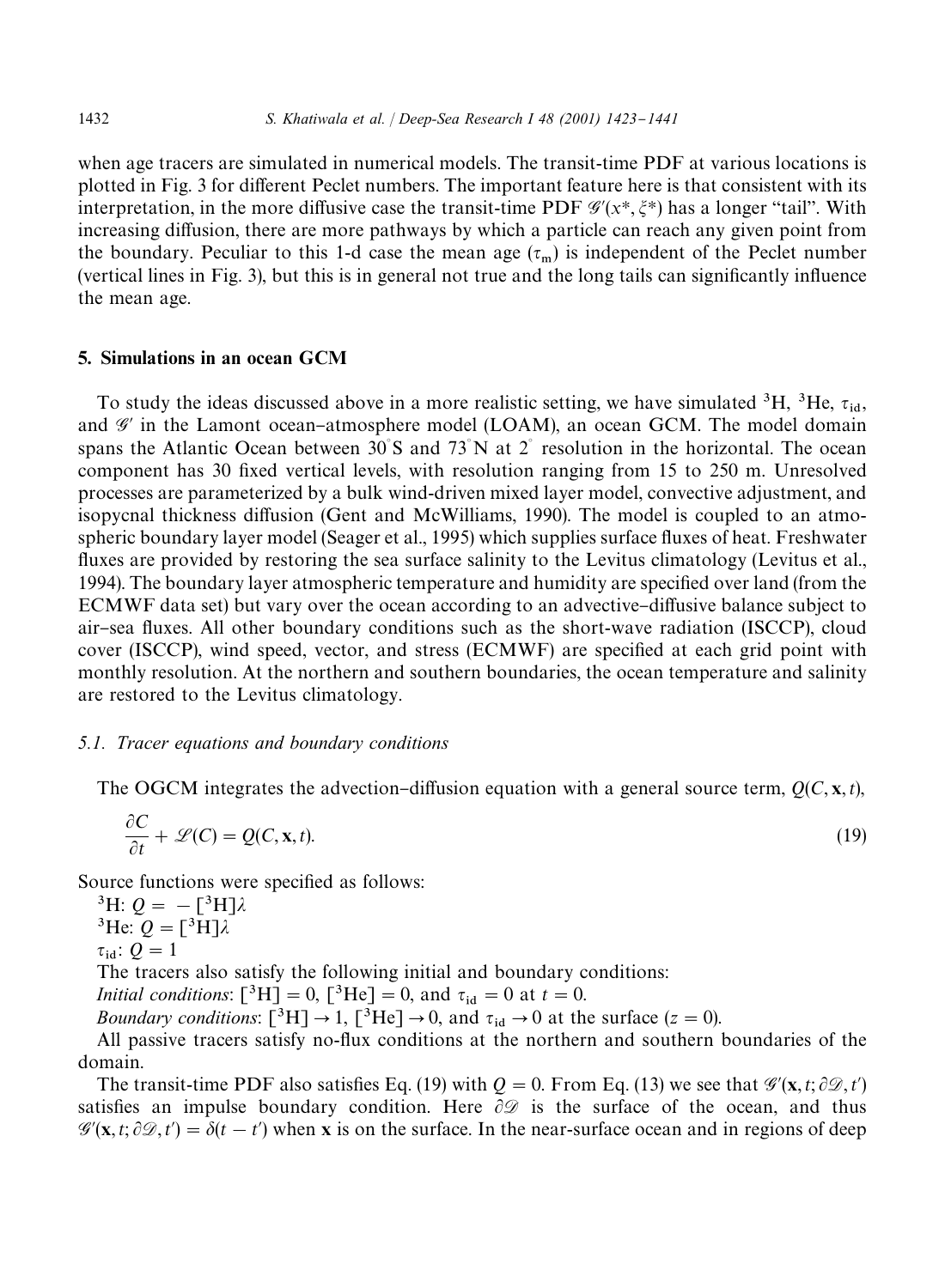convection there is strong seasonality in the transport operator and  $\mathscr{G}'(\mathbf{x}, t; \partial \mathscr{D}, t')$  will depend on *t'* in some complicated manner. For example, an impulse applied in January could well have a different response than one applied in August. While it would be interesting to study the effect of the non-stationarity of the transport on the transit-time PDF, to minimize computational expense we will neglect the non-stationarity of the transport, implying that  $\mathscr{G}'(\mathbf{x}, t; \partial \mathscr{D}, t') = \mathscr{G}'(\mathbf{x}, \xi; \partial \mathscr{D}),$ where  $\xi \equiv t - t'$  is the elapsed time.  $\mathscr{G}'(\mathbf{x}, \xi; \partial \mathscr{D})$  is then the PDF of elapsed time since water at x last made contact with the surface of the ocean. Furthermore, to "smooth" out the seasonality at the surface, the impulse BC is approximated as

$$
\mathscr{G}'(\mathbf{x}, \xi; \partial \mathscr{D}) = \begin{cases} 1/N_s, & 0 \leq \xi \leq 1 \text{ yr,} \\ 0, & \xi > 1 \text{ yr,} \end{cases}
$$

where  $N_s$  is the number of seconds in 1 yr. In practice, the surface concentration for  $0 \le \xi \le 1$  yr is set to 1 (rather than  $1/N_s$ ), and the response is divided by  $N_s$  to recover the transit-time PDF,  $\mathscr{G}'(\mathbf{x}, \xi; \partial \mathscr{D}).$ 

# *5.2. Results*

Dynamical fields were first allowed to spin-up during a 200-yr integration of the OGCM, after which tracers were introduced and the model integrated for a further 200 yr. Results from the latter 200-yr integration of the OGCM are used in this study. As we discuss below, even in our limited domain this is clearly too short a time for steady-state to be reached (e.g. England, 1995), but our goal here is to gain insight into the behavior of various age tracers and not to achieve a realistic simulation.

#### *5.2.1. Transit-time PDF*

To gain some insight into the transit-time PDF, we begin by displaying maps of its *column integral* at various times (Fig. 4). In particular, we wish to illustrate the influence of an impulse *boundary condition* on passive tracers such as the boundary propagator or transittime PDF. The top four panels in Fig. 4 show the column inventory at 6-month intervals starting at time  $t = 0^+$  (January). Recall that the "impulse" is applied for an entire year, during which the surface acts as a source of tracer. Six months into the model integration  $(t = 0.5)$  deep convection has increased the column inventory in the Labrador and Irminger seas. There is also a hint of this in the subtropical subduction region. Keep in mind that the maps have been normalized to their respective maximum values and hence should not be compared with each other. At the end of the first year  $(t = 1)$  the impulse is "turned off" and the surface now acts as a sink of tracer. Subsequently, deep convection has the effect of "sucking out" tracer from the ocean as is clearly seen at  $t = 1.5$ . Any tracer which has entered the ocean during the first year will be advected and diffused around. The other panels in Fig. 4 show how the tracer plume spreads into the ocean, particularly along the western boundary. At the "trailing" (northern) edge of the plume, the tracer is being continuously diluted by mixing with recently ventilated water which due to the impulse boundary condition has a much lower tracer concentration. Indeed, because of diffusion, tracer is continuously removed from the ocean by ventilation.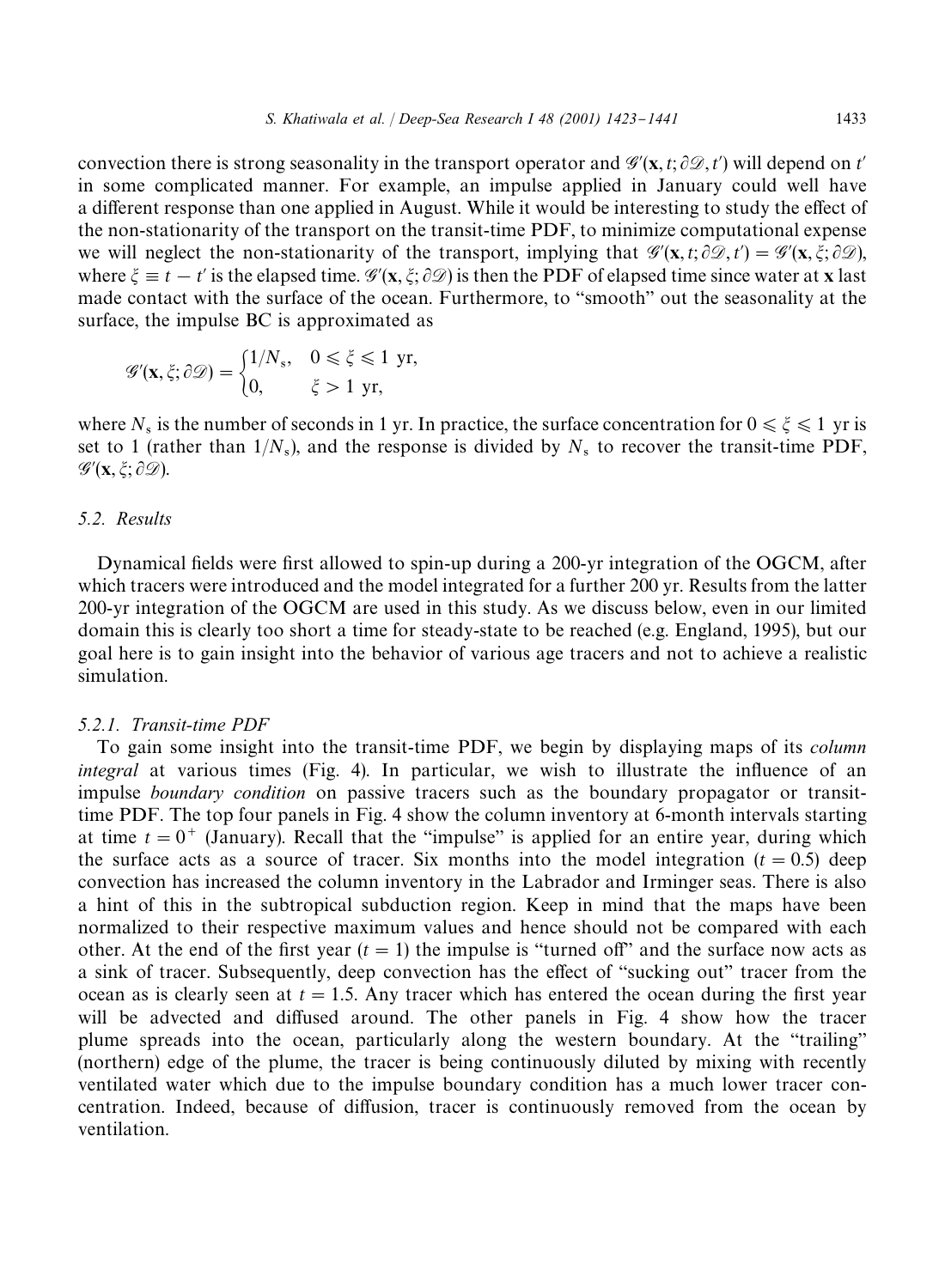

Fig. 4. Distribution of the column-integrated transit-time PDF at various times. The maps have been normalized to the maximum value of the column integral which is shown  $(\times 10^{-7})$  in the upper left corner of each plot.

## *5.2.2. Comparison of transit-time PDF with tracer-derived ages*

Next, we compare the spatial distribution of  $\tau_{id}$ ,  $\tau_{th}$ , and  $\tau_m$  at the end of the 200-yr model run. One potential problem which hinders the interpretation of ages derived from tracer observations as well as from simulations in numerical models is that the tracers are not in steady state, and we are only looking at the transient response. Indeed, the ideal age distribution obtained in the model is only meaningful in a steady state. On the other hand, it is the transient solution (to a  $\delta$  BC at the surface) which is directly interpreted as the transit-time PDF. For the entire ocean, the approach to a steady state could take thousands of years (England, 1995). A useful measure of the degree to which the tracers are in steady state is the time integral of the transit-time PDF:

$$
I(\mathbf{x},t) = \int_0^t \mathrm{d}\xi \mathscr{G}'(\mathbf{x},\xi;\partial \mathscr{D}).
$$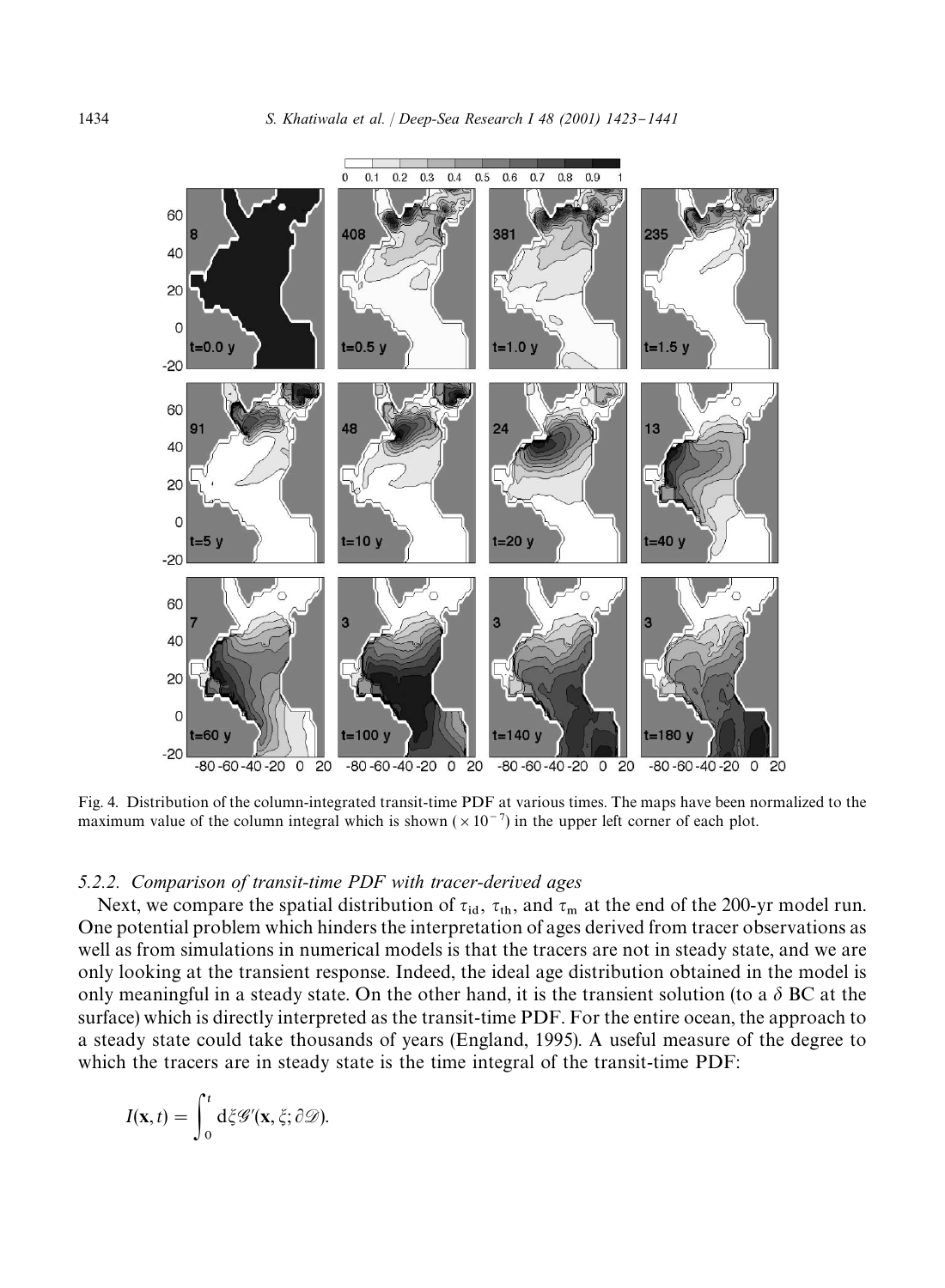

Fig. 5. Horizontal distribution of  $\tau_m$ ,  $\tau_{th}$ , and  $\tau_{id}$  in an OGCM integrated for 200 yr at 300 m (top), 1000 m (middle) and 1500 m (bottom). Grid points with  $I < 0.8$  have been stippled.

Recall that  $I(\mathbf{x}, t \to \infty) = 1$  (Eq. (12)), and thus for locations where  $I(\mathbf{x}, t) \ll 1$  we do not expect the tracer-derived ages to be "reliable".

Fig. 5 shows the distribution of the mean age  $(\tau_m)$ , <sup>3</sup>H-<sup>3</sup>He age  $(\tau_{th})$ , and ideal age  $(\tau_{id})$  at 300, 1000, and 1500 m in the OGCM. Grid points where  $I(x, t)$  is less than some cutoff value,  $I_c$ , have been shaded. Somewhat arbitrarily we set  $I_c = 0.8$ . Only grid points where  $I(\mathbf{x}, t) \ge I_c$  should be considered "reliable". Clearly, much of the ocean basin is not yet in steady state with respect to the transit-time PDF. The spatial distributions of all age tracers are fairly similar. In particular, the ideal age increases with depth as well as from north to south. The latter reflects the fact that the model ocean is ventilated from the north. The low ages in the subpolar and subtropical regions are due to ventilation by convection and subduction, respectively. At deeper levels, the pathways along which newly ventilated Labrador Sea Water spreads into the North Atlantic are clearly visible. The zone of high tracer age along the western boundary is due to upwelling in the model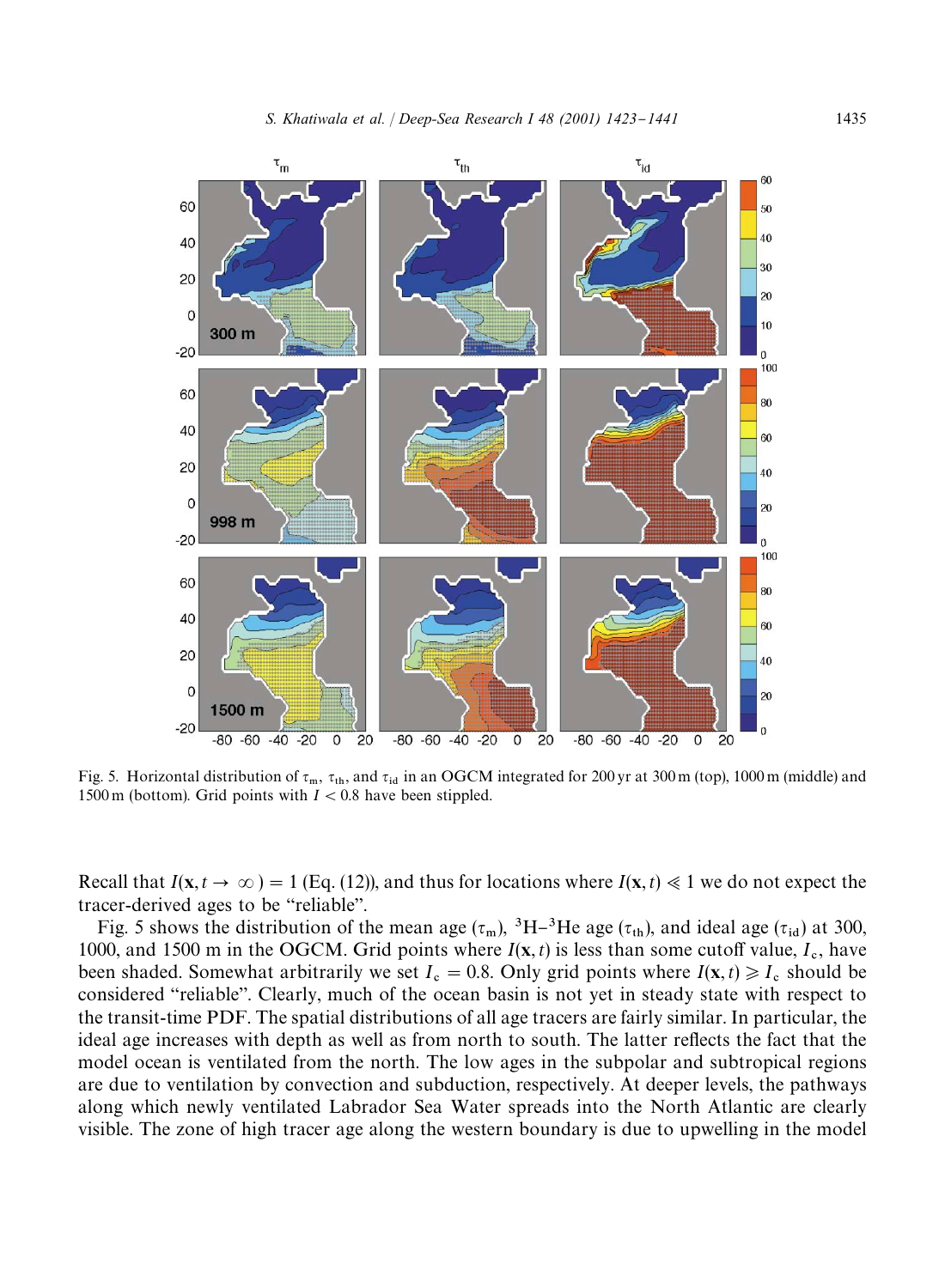

Fig. 6. Ideal age (dashed line) and cumulative first moment of transit-time PDF (solid line) as a function of elapsed time at three locations in the North Atlantic: Labrador Sea (57 N, 52 W, 1500 m), subtropical subduction region  $(37\text{ N}, 26\text{ W}, 500\text{ m})$ , and western boundary  $(37\text{ N}, 64\text{ W}, 1500\text{ m})$ . The locations are indicated on the inset map in Fig. 7.

which brings up tracer-free water. This has the greatest impact on  $\tau_{id}$  because the upwelling brings up relatively old water. In contrast, the upwelling water has a much lower transit-time PDF "concentration" thus lowering the mean age. The simulations also confirm the predicted relationship,  $\tau_{th} < \tau_{id}$ . Interestingly, the mean age is consistently younger than the ideal age. In steady state the two will be equal, but apparently the transit-time PDF has a rather long "tail" (due to diffusion). Thus, even though the "diffusive" long transit-time pathways make up only a small fraction of a water parcel, they could disproportionately influence its first moment  $(\tau_m)$ . The slow "convergence" (long tail) of the transit-time PDF is of practical importance, since if we are only interested in the mean age, it might be more efficient to simulate the ideal age tracer to a steady state rather than computing  $\tau_m$  as the first moment of the transit-time PDF (Eq. (17)). To further emphasize this slow convergence, Fig. 6 compares the "cumulative" first moment of the transit-time PDF  $(\int_0^t \xi \mathscr{G}'(\mathbf{x}, \xi; \partial \mathscr{D}) d\xi)$  with the ideal age at three locations in the North Atlantic. Recall that in the long-time limit, the cumulative first moment converges to the mean age (by definition).

Consider now the transit-time PDF at various locations. The upper panel in Fig. 7 shows the transit-time PDF as a function of time at the same three locations (indicated on the inset map) in the North Atlantic. The PDF's have been normalized to their maximum value to fit them on the same vertical axis. The lower panel shows their time integral, *I*(x,*t*), at those same locations. The transit-time PDF in the Labrador Sea (at 1500 m) shows considerable seasonal variability because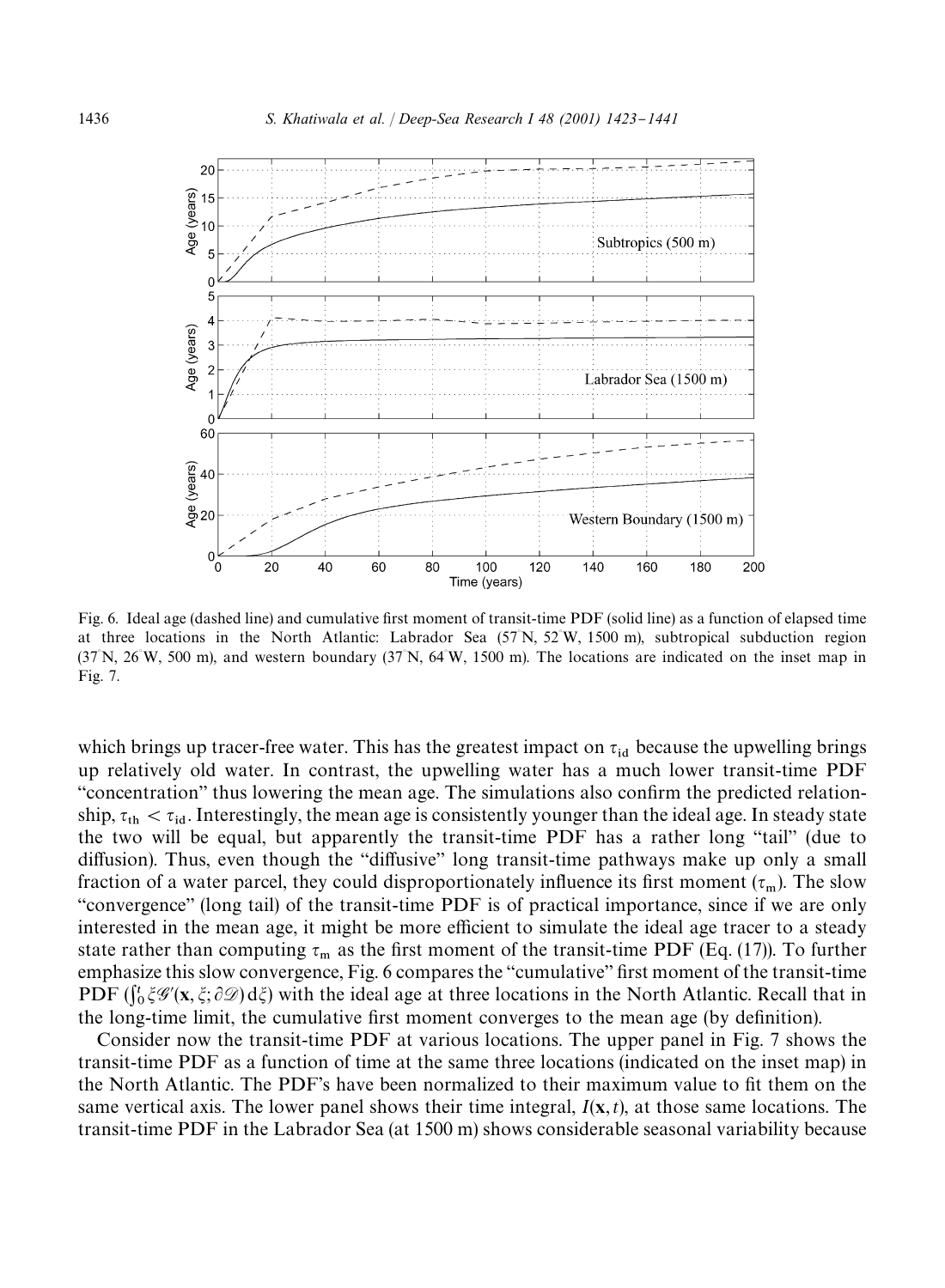

Fig. 7. Transit-time PDFs (upper panel) as a function of elapsed time at three locations in the North Atlantic: Labrador Sea  $(57^{\circ}N, 52^{\circ}W, 1500 \text{ m})$ , subtropical subduction region  $(37^{\circ}N, 26^{\circ})$ and western boundary (37<sup>3</sup> N, 64<sup>3</sup> W, 1500 m). PDFs have been normalized by their maximum values. The inset map on the upper panel shows the position of the three locations as well as that of the section shown in Fig. 8. The lower panel shows the time integral, *I*(x,*t*), at the same locations.

of deep convection and the age spectrum is sharply peaked towards young ages. The strong non-stationarity in the transport is some cause for concern. The subtropical subduction region (500 m) also shows a relatively sharp peak but a longer "diffusive" tail. At the western boundary location, the PDF is even more spread out due to mixing with tracer-free water. A comparison of the different age measures at the three locations is presented in Table 2. Some caution is required in interpreting the ages in the Labrador Sea because of the strong seasonality. At the other locations this is not a problem. Note that near the western boundary  $\tau_m$  is considerably younger than  $\tau_{\rm id}$ , but because of the extended tail, it is expected that contributions from very long transit times will significantly increase the mean age at that location.

It is useful to compare the simulated  ${}^{3}H-{}^{3}He$  ages with observations. The upper panel in Fig. 8 shows the meridional distribution of  $\tau_{\text{th}}$  in the eastern North Atlantic nominally along 20°W as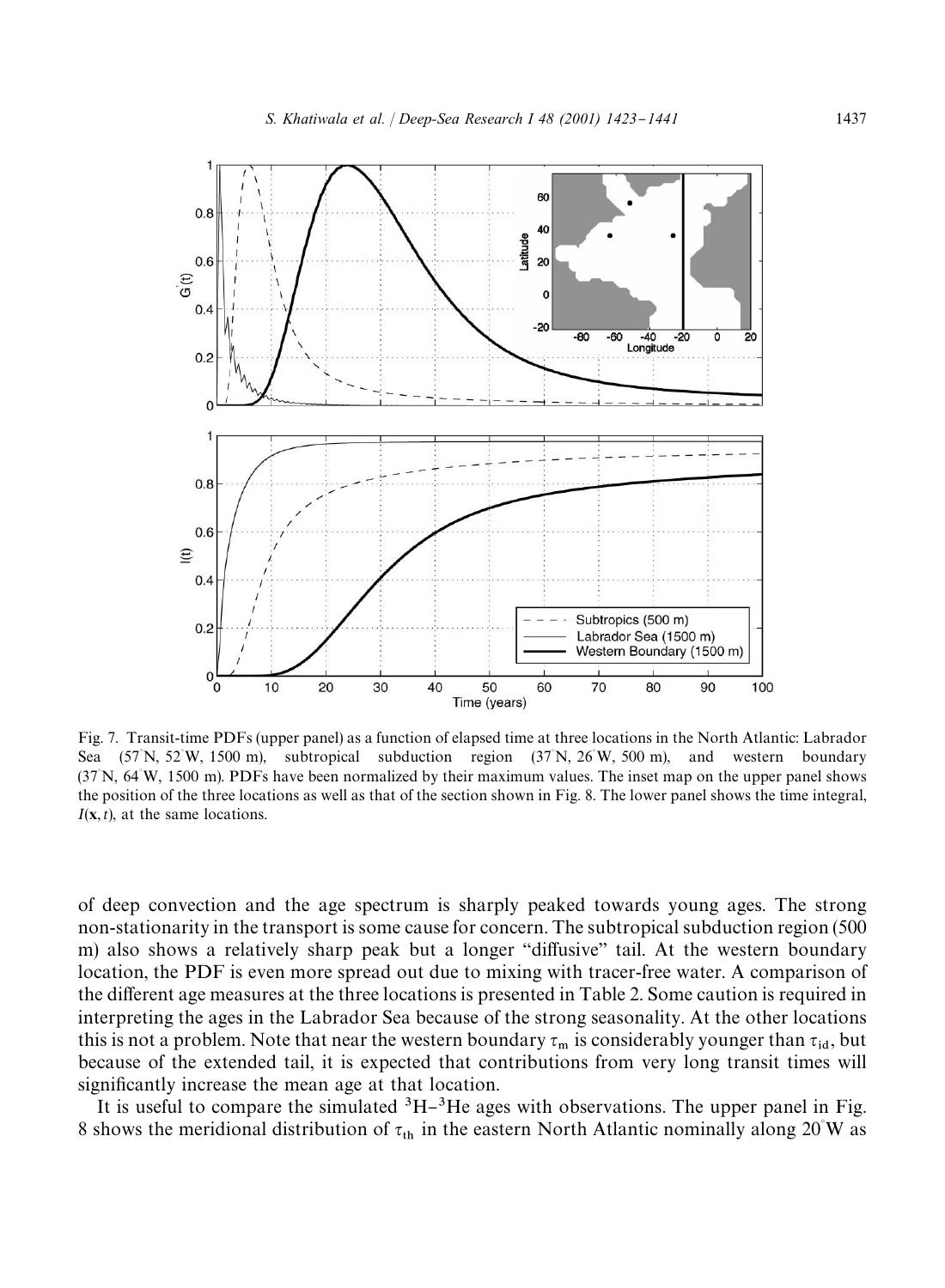Table 2

Comparison of various age measures at three locations in a numerical model of the Atlantic Ocean at the end of a 200-yr integration

| Location                              | I(x, 200) | $\iota_{\mathbf{m}}$ | $\tau_{\mathsf{id}}$ | $\iota_{\text{th}}$ |
|---------------------------------------|-----------|----------------------|----------------------|---------------------|
| Labrador Sea (1500 m)                 | 0.98      | 3.3                  |                      | 3.9                 |
| Subtropical subduction region (500 m) | 0.94      | 15.8                 | 21.7                 | 12.8                |
| Western boundary (1500 m)             | 0.9       | 38.4                 | 56.7                 | 35.8                |



Fig. 8. Meridional distribution of  $\tau_{\text{th}}$  in the eastern North Atlantic from observations (upper panel) and simulated in the OGCM (lower panel). Thick black line is the  $I = 0.8$  contour.

reported by Doney et al. (1997). The lower panel shows the  $\tau_{th}$  simulated in the OGCM at the same longitude. The thick black line is the  $I = 0.8$  contour; *I* decreases below this line. Differences between observed and simulated ages can be ascribed to the idealized nature of the surface boundary condition for  ${}^{3}$ He, as well as the absence of a Mediterranean basin in the model. The overall pattern of penetration of newly ventilated water is, however, reasonably well captured by the model.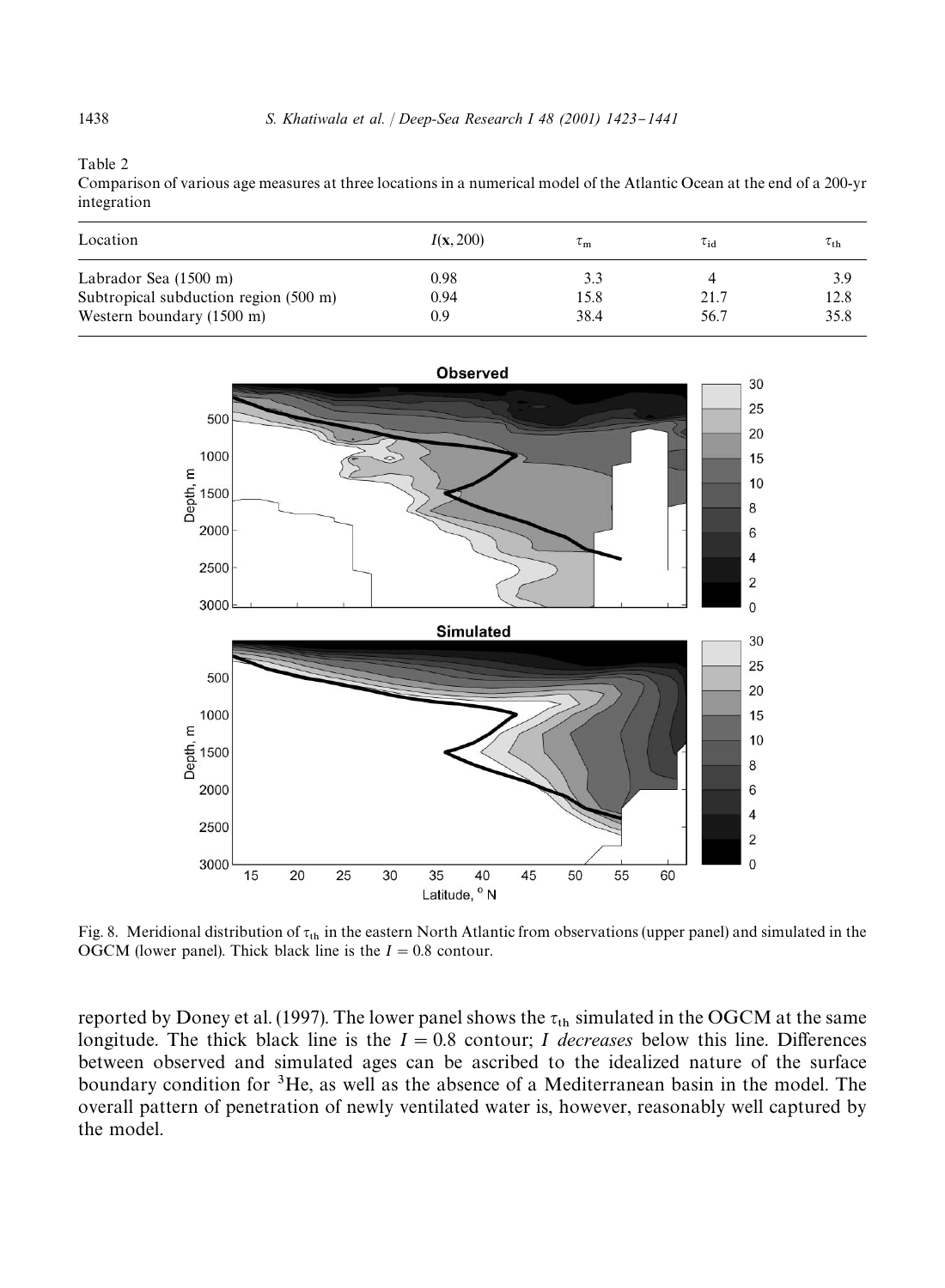

Fig. 9. Spatial distribution of  $\tau_{th} - \tau_{id}$  (left column), horizontal mixing term (center), and vertical mixing term (right) at various depths.

#### 5.2.3. Effect of mixing on ages

Recall that the advection-diffusion equation for  ${}^{3}H-{}^{3}He$  age (Eq. (4)) contains two additional terms in comparison with the ideal age equation (Eq. (2)). These terms describe isopycnal and diapycnal non-linear mixing effects which give rise to differences between  $\tau_{th}$  and  $\tau_{id}$ . To quantify the effect of non-linear mixing, we have diagnosed the magnitude of these terms in the OGCM. For simplicity, we have ignored the inclination of isopycnals from the horizontal. In the very northern part of the domain this is clearly a bad approximation, but our goal here is to compare ages away from the convective regions where isopycnals are nearly horizontal. We have also assumed nominal values of  $10^3$  and  $10^{-5}$  m<sup>2</sup> s<sup>-1</sup> for the horizontal and vertical diffusivities, respectively. Fig. 9 (left)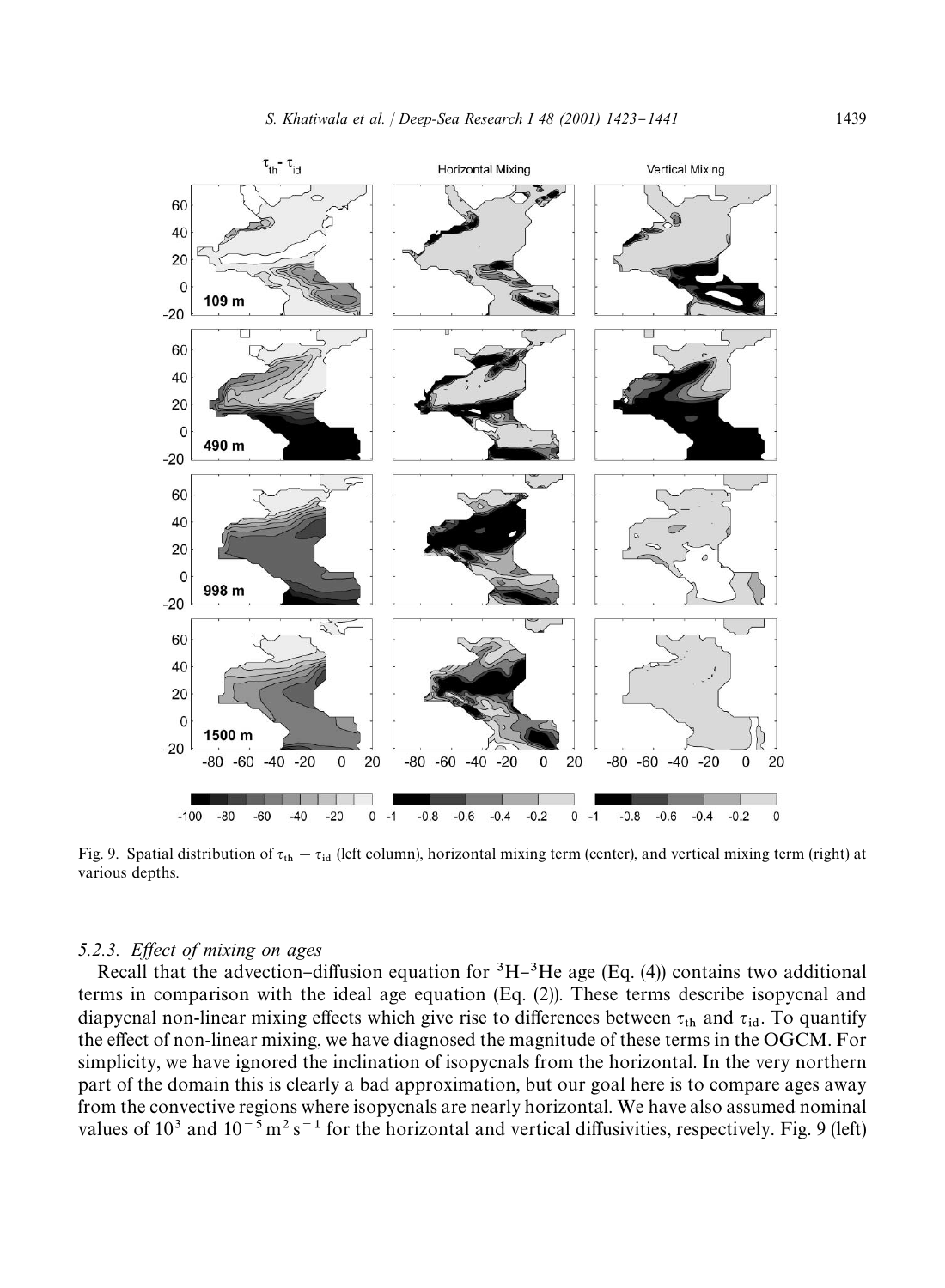shows the spatial distribution of the difference field  $\tau_{th} - \tau_{id}$  at various depths. The middle and right columns in Fig. 9 show the corresponding distribution of the diagnosed horizontal  $(\kappa_h \mathbf{V}_h \ln([\mathbf{B}^3 H]\zeta) \cdot \mathbf{V}_h \tau_{th})$  and vertical  $(\kappa_v(\partial \ln([\mathbf{B}^3 H]\zeta)/\partial z)\partial \tau_{th}/\partial z)$  mixing terms. The first point to note is that the mixing terms are negative and of *O*(1). The fact that the size of the mixing terms is comparable to that of the main "source" term  $("1")$  in the age equations implies that the effect of mixing on transient-tracer ages is potentially very important. Interestingly, the age difference  $(\tau_{th} - \tau_{id})$  is relatively small in the subtropical subduction region, where both vertical and horizontal mixing terms are small. This result is consistent with field data (Jenkins, 1987) from the North Atlantic. Next compare the relative contributions of the vertical and horizontal mixing terms to the age difference. Evidently in the upper part of the water column, vertical mixing dominates the age difference. As we go deeper, the horizontal term becomes more important and correlates with maximum age differences. This trend reflects the fact that in the upper ocean vertical gradients are larger, and tracers penetrate by vertical mixing. On the other hand, in the deep ocean tracer gradients are larger along the isopycnals, reflecting ventilation of the deep ocean along the isopycnals.

## Acknowledgements

SK and PS were supported by NOAA Grants NA46GP0112 and NA86GP0375. MV was funded by NOAA Grant NA86GP0301 and ONR Grant N00014-98-1-0302. Tim Hall generously shared his insight into the mathematics of tracers. We thank Marc Spiegelman for useful discussions, Naomi Naik for helping with the numerical calculations, Scott Doney for making available the tritium and helium data shown in Fig. 8, and two anonymous referees for providing useful suggestions to improve the text. Lamont-Doherty Earth Observatory contribution 6112.

#### References

Abramowitz, M., Stegun, I.A. (Eds.), 1965. Handbook of Mathematical Functions. Dover, New York.

- Beining, P., Roether, W., 1996. Temporal evolution of CFC 11 and CFC 12 in the ocean interior. Journal of Geophysical Research 101, 16,455-16,464.
- Boering, K.A., Wofsy, S.C., Daube, B.C., Schneider, H.R., Loewenstein, M., Podolske, J.R., Conway, T.J., 1996. Stratospheric mean ages and transport rates from observations of carbon dioxide and nitrous oxide. Science 274, 1340-1343.

Bolin, B., Rodhe, H., 1973. A note on the concepts of age distribution and transit time in natural reservoirs. Tellus 25, 58-62.

Doney, S.C., Jenkins, W.J., Bullister, J.L., 1997. A comparison of tracer dating techniques on a meridional section across the eastern North Atlantic. Deep-Sea Research I 44, 603-626.

England, M.H., 1995. The age of water and ventilation timescales in a global ocean model. Journal of Physical Oceanography 25, 2756–2777.

Gent, P.R., McWilliams, J.C., 1990. Isopycnal mixing in ocean circulation models. Journal of Physical Oceanography 20, 150-155.

Hall, T.M., Plumb, R.A., 1994. Age as a diagnostic of stratospheric transport. Journal of Geophysical Research 99, 1059-1070.